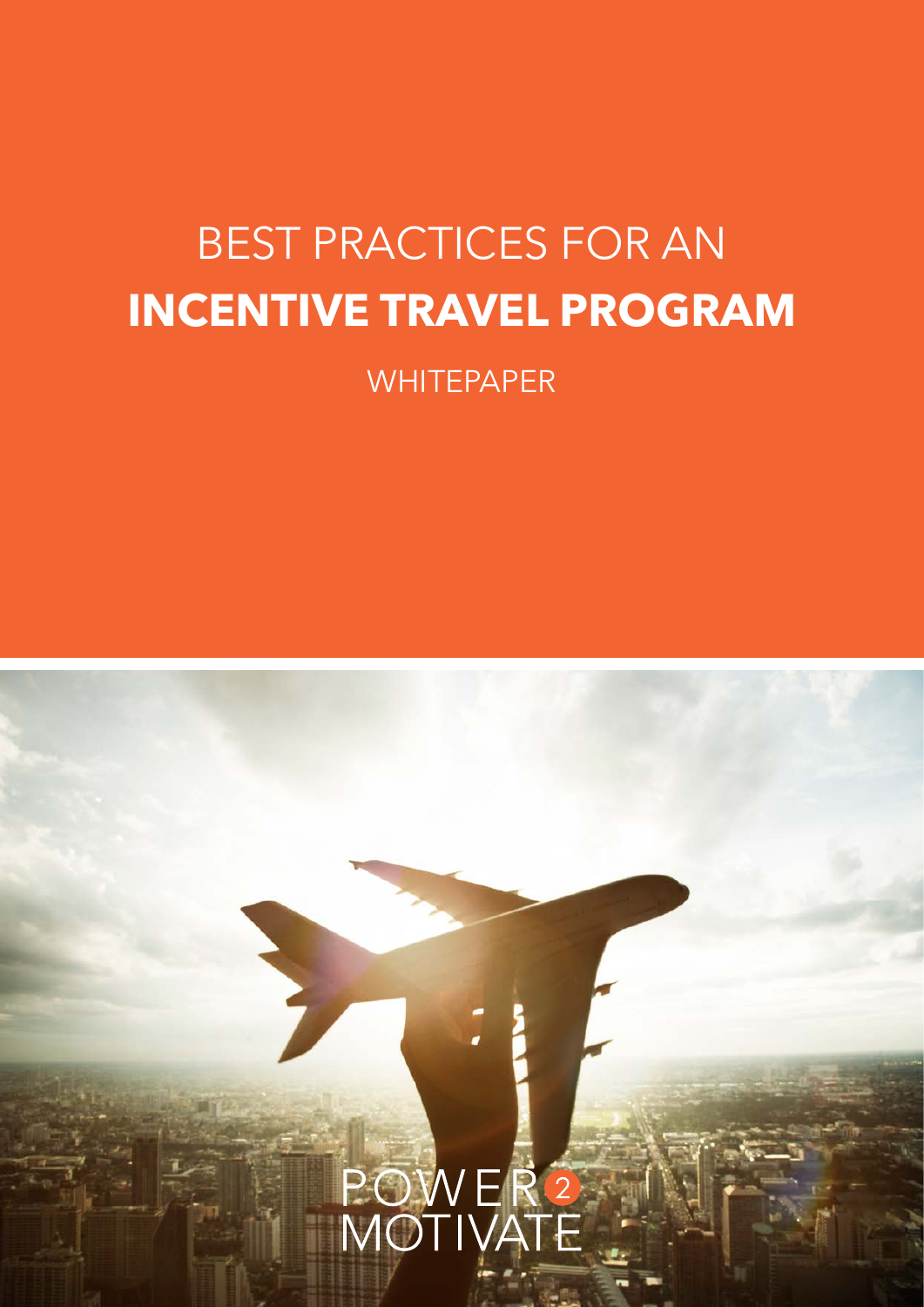

What's an ideal holiday? A secluded beach in Indonesia, sipping cocktails and swimming in the clear blue ocean? Or maybe Rome, soaking up the history and drama of the Colosseum? Or perhaps getting close to nature in the majesty of New Zealand's Southern Alps?

Thanks to Incentive travel, you can offer a range of holidays just like these to your employees as part of a comprehensive rewards program. Incentive travel helps show your employees just how much you appreciate them.

F or example, it has been found to increase sales and productivity significantly. Research by Aberdeen Group and the Incentive Research Foundation analysed 312 organisations and found that the top 20 per cent of these companies (which it based on sales effectiveness) all offered incentive travel.

However, Incentive travel can only really be effective if you engage in thorough planning for your program.

This e-book will take you through best practices for running an incentive travel program so you can engage employees, raise productivity and ultimately increase revenue. In it, we cover:

- 1. Essentials such as budget, goal-setting and ROI measurement.
- 2. Tips for choosing a destination.
- 3. The importance of consistent communication.
- 4. What benefits incentive tiers can bring.

**2.** BEST PRACTICES FOR AN INCENTIVE TRAVEL PROGRAM power2motivate.com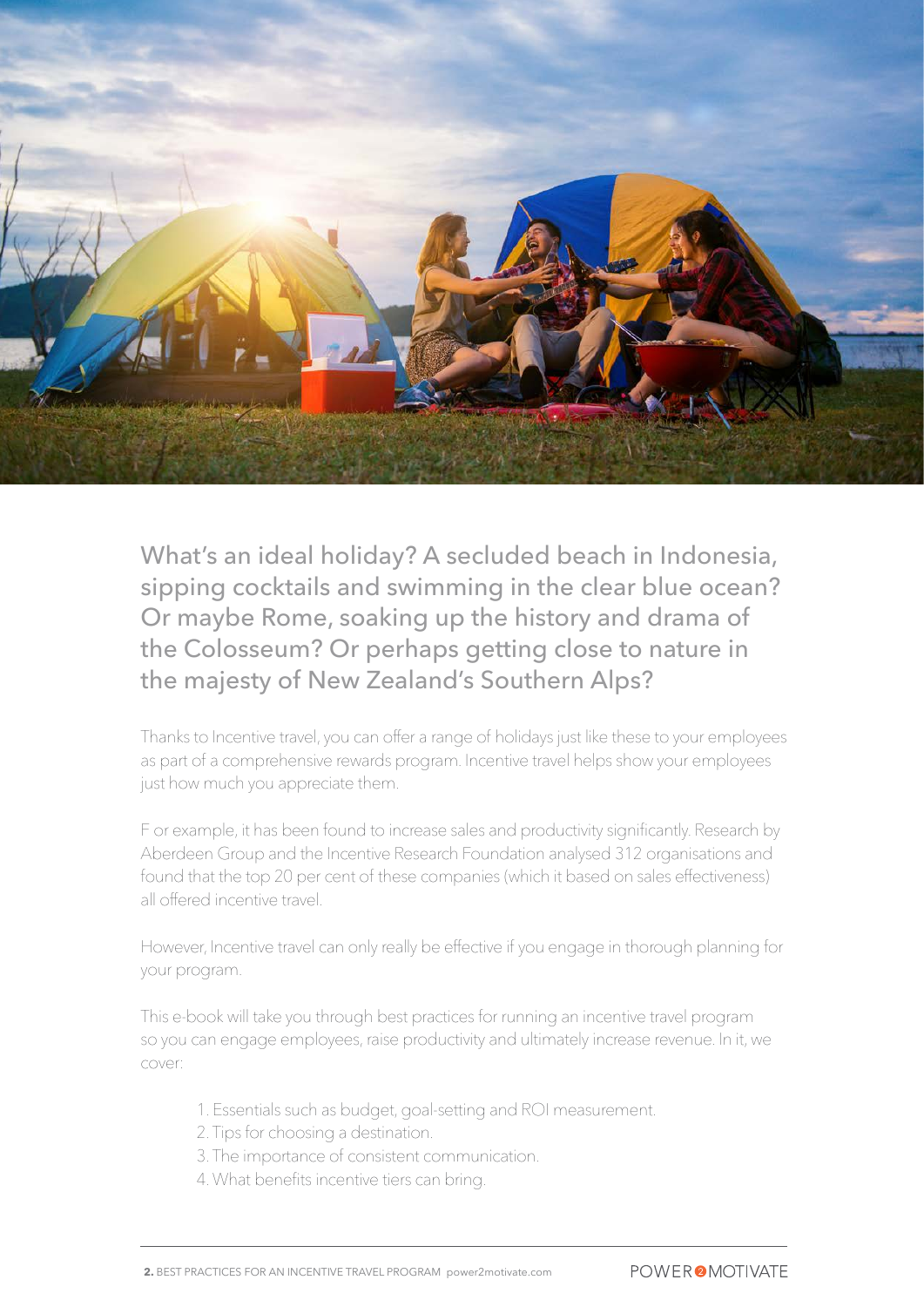

#### **THE ESSENTIALS: BUDGETS, GOAL-SETTING AND ROI MEASUREMENTIN PLANNING**

When creating an incentive travel program, there are some absolute essentials you must consider.

The first is finances - nothing will put your bosses off from incentive travel more than a trip that goes massively over-budget. You don't have to do luxury vacations to Bora Bora every time - incentive travel is exciting in itself and your employees aren't going to grumble at a trip, so long as it's well-executed. Don't fall for the trap of thinking it needs to be 5-star every time!

Meanwhile, nothing will show your bosses how effective incentive travel is more than great ROI. Make sure you're measuring employee output (whether that's productivity, sales, revenue or some other KPI) before and after you've started the incentive travel program to show how much it's gone up by.

#### TIPS FOR CHOOSING A DESTINATION

When setting up an incentive travel program, it's essential you choose a destination that's both appealing and practical. Check visa requirements in potential locations, as well as general safety ratings, how convenient they are to travel to and what type of activities are on offer.

**"It's essential you choose a destination that's both appealing and practical. "**



**POWER 2 MOTIVATE**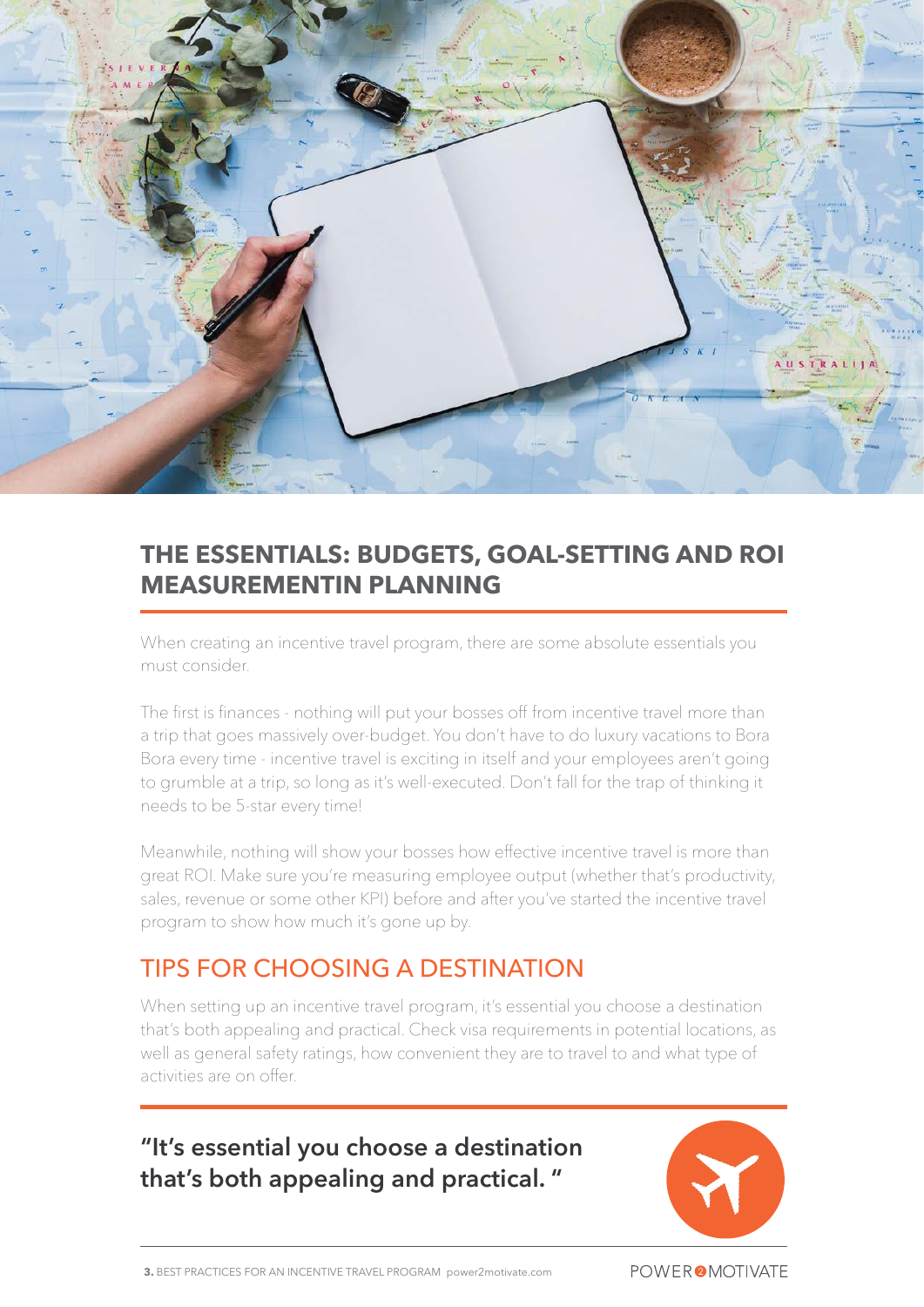

All your employees are different, and the type of holiday they prefer will also vary. You need to make sure you're choosing a location that has something for everyone. Alternatively, you can give team members a choice of destination to ensure the holiday is as personalised as possible.

It's also important to consider annual leave - are you going to offer extra days off, or require employees to use their normal leave for this trip? If you're opting for the latter, you may wish to choose somewhere closer to home so that team members aren't using up valuable days just on travelling to their holiday destination.

#### THE IMPORTANCE OF CONSISTENT COMMUNICATION

#### As with any rewards program, the way you communicate it is essential to success.

This is particularly crucial with travel incentives because it's going to take your employees more time to accumulate enough points for a holiday than it is a small household appliance or electronic item. Ensure you're regularly updating employees on their progress, particularly how many points they've reached and how many they've got to go.

It's also important to make sure your communications accurately reflect the type of rewards on offer. For example, don't use a picture of a 5-star luxury resort if that's out of your price range. Your employees will appreciate incentive travel no matter the destination, but you shouldn't make out that it's going to be something it's not otherwise, you'll just set team members up for unnecessary disappointment.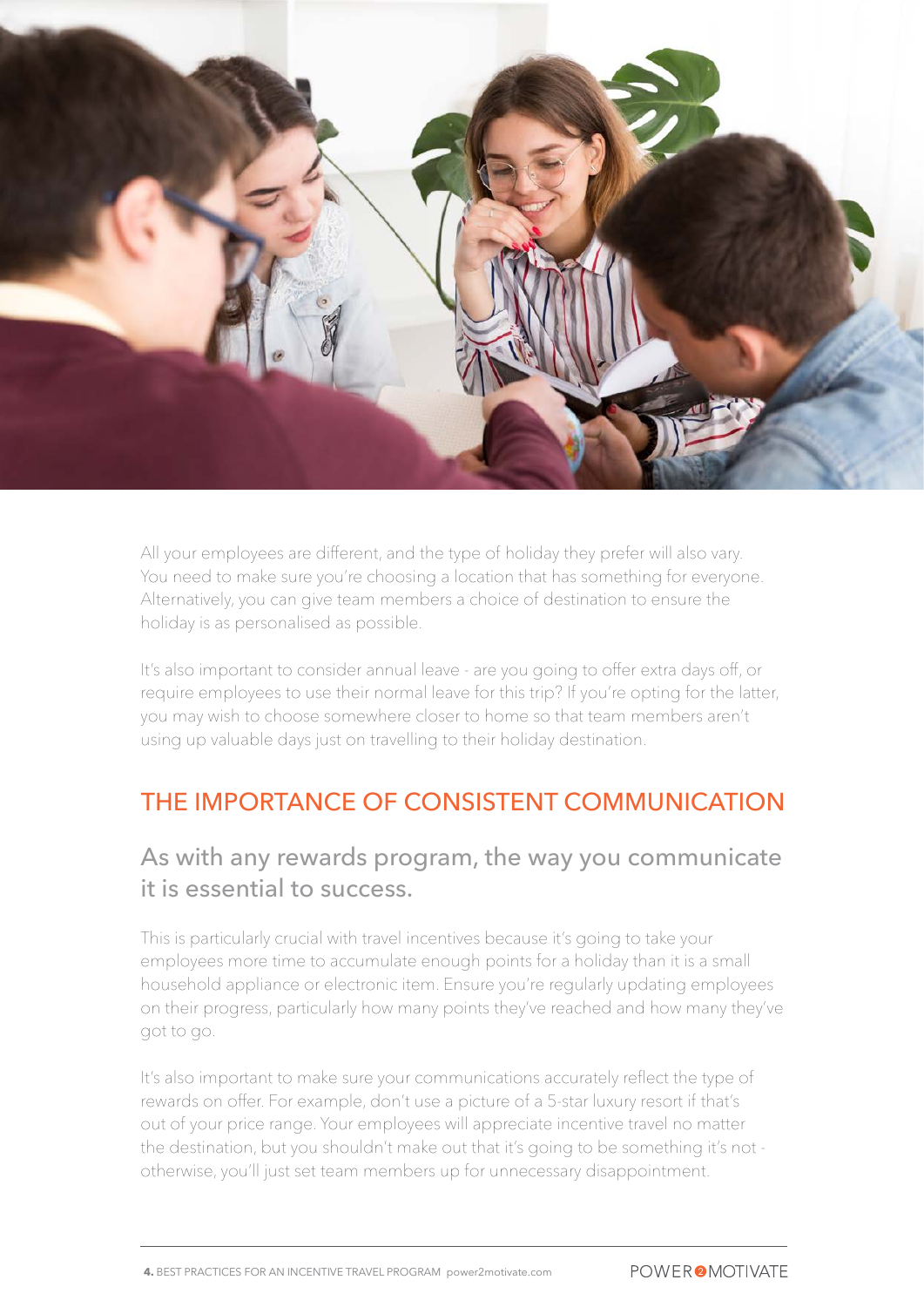![](_page_4_Picture_0.jpeg)

In addition, you should also include social recognition as part of your communication plan. Let the rest of the company know exactly how the employee in question has won the trip - what have they done, what were the results and how did it benefit the company? Not only will this show the individual team member how much your company appreciates them, it will also set an example to others who want to know what they need to do to win a trip themselves

### WHAT BENEFITS CAN INCENTIVE TIERS BRING?

It's easy to fall into the trap of reserving incentive travel for the very best performers. After all, you want it to be a treat, something to reward those who have had a real impact on the success of the company. However, while this can spur on the top employees, other team members may feel like they've been left out in the cold.

#### To combat this, consider introducing different tiers for travel incentives.

The first tier, for new and junior employees, can be as small as a day event or trip to a local destination. Holidays can then get bigger and bigger as performance tiers increase, reserving the most luxurious locations for your most successful team members.

This ensures everyone feels appreciated while still introducing an element of aspiration into your travel rewards scheme.

**"Consider introducing different tiers for travel incentives. The first tier, for new and junior employees, can be as small as a day event or trip to a local destination. "**

![](_page_4_Picture_8.jpeg)